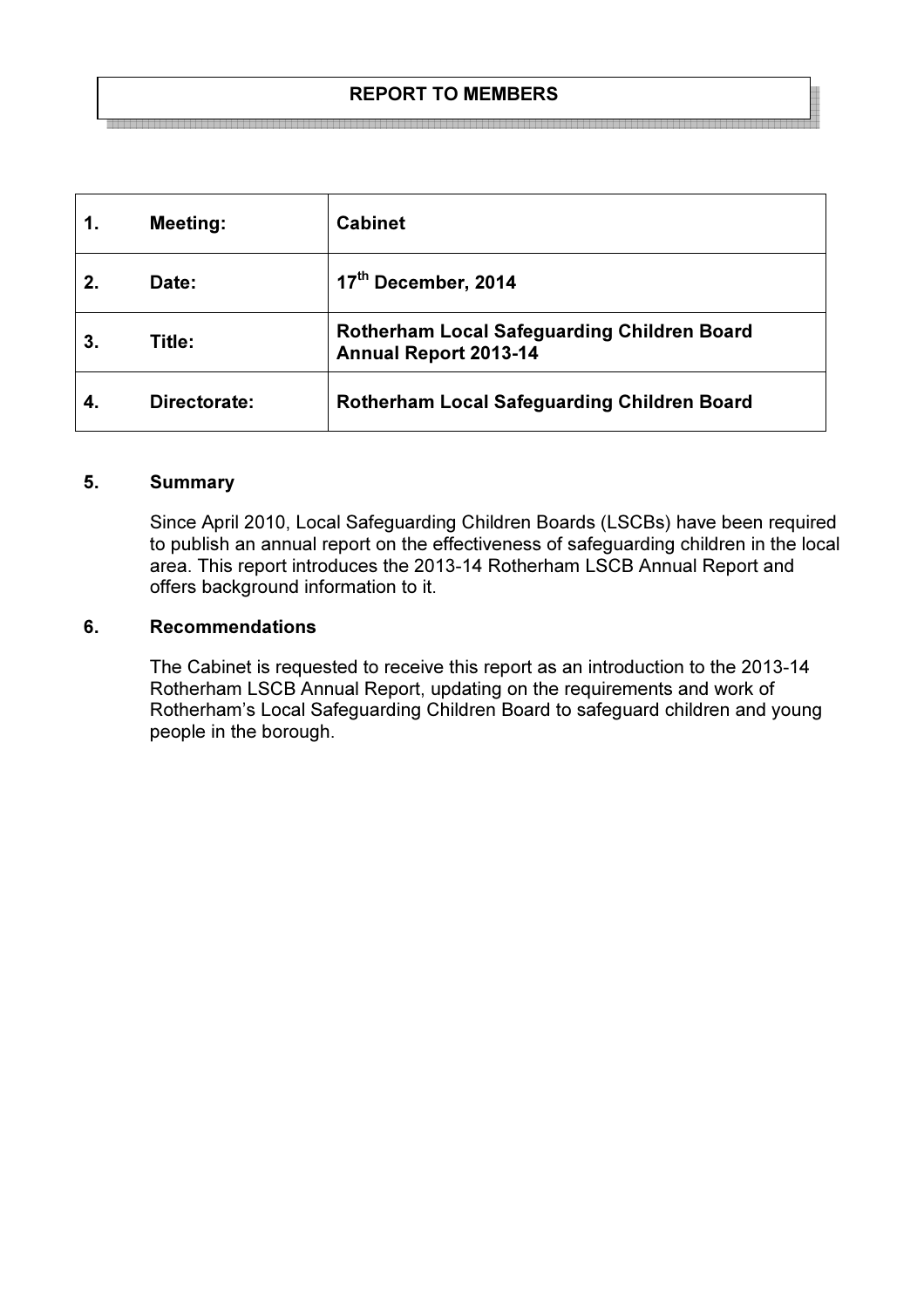# 7. Proposals and Details

The requirement for LSCBs to produce and publish and annual report on the effectiveness of safeguarding children in the local area is mandated in the Children Act 2004 (S14a) as amended by the Apprenticeships, Skills, Children and Learning Act 2009.

Under the recently revised statutory guidance, Working Together to Safeguard Children: A guide to inter-agency working to safeguard and promote the welfare of children (HM Government March 2013), the annual report should:

- 1. provide a rigorous and transparent assessment of the performance and effectiveness of local services. It should identify areas of weakness, the causes of those weaknesses and the action being taken to address them as well as other proposals for action. The report should include lessons from reviews undertaken within the reporting period
- 2. be published in relation to the preceding financial year and should fit with local agencies' planning, commissioning and budget cycles. The report should be submitted to the Chief Executive, Leader of the Council, the local police and crime commissioner and the Chair of the Health and Wellbeing Board.
- 3. list the contributions made to the LSCB by partner agencies and details of what the LSCB has spent, including on Child Death Reviews, Serious Case Reviews and other specific expenditure such as learning events or training. All LSCB member organisations have an obligation to provide LSCBs with reliable resources (including finance) that enable the LSCB to be strong and effective. Members should share the financial responsibility for the LSCB in such a way that a disproportionate burden does not fall on a small number of partner agencies.

# Key priorities for Rotherham LSCB within its Business Plan and highlighted in the 2013-14 Annual Report.

# Child Sexual Exploitation

Child Sexual Exploitation has a devastating impact on its victims. Awareness about it at a professional and a community level has increased significantly, highlighting a level of need in the borough requiring a robust commitment and response from all organisations which was, historically, not as good as it should have been.

The LSCB has provided some excellent training and awareness sessions for professionals working with families and the community. It has audited the risk assessments used on child sexual exploitation cases and identified some improvements which have been implemented. The priority for support for victims is currently being progressed with the Health and Well Being Board and commissioning groups within the borough.

# Child Neglect

The neglect of a child's physical and emotional welfare has a corrosive effect on the wellbeing if not tackled at an early stage. Children suffering neglect is the biggest category of those who are suffering significant harm in the borough and require a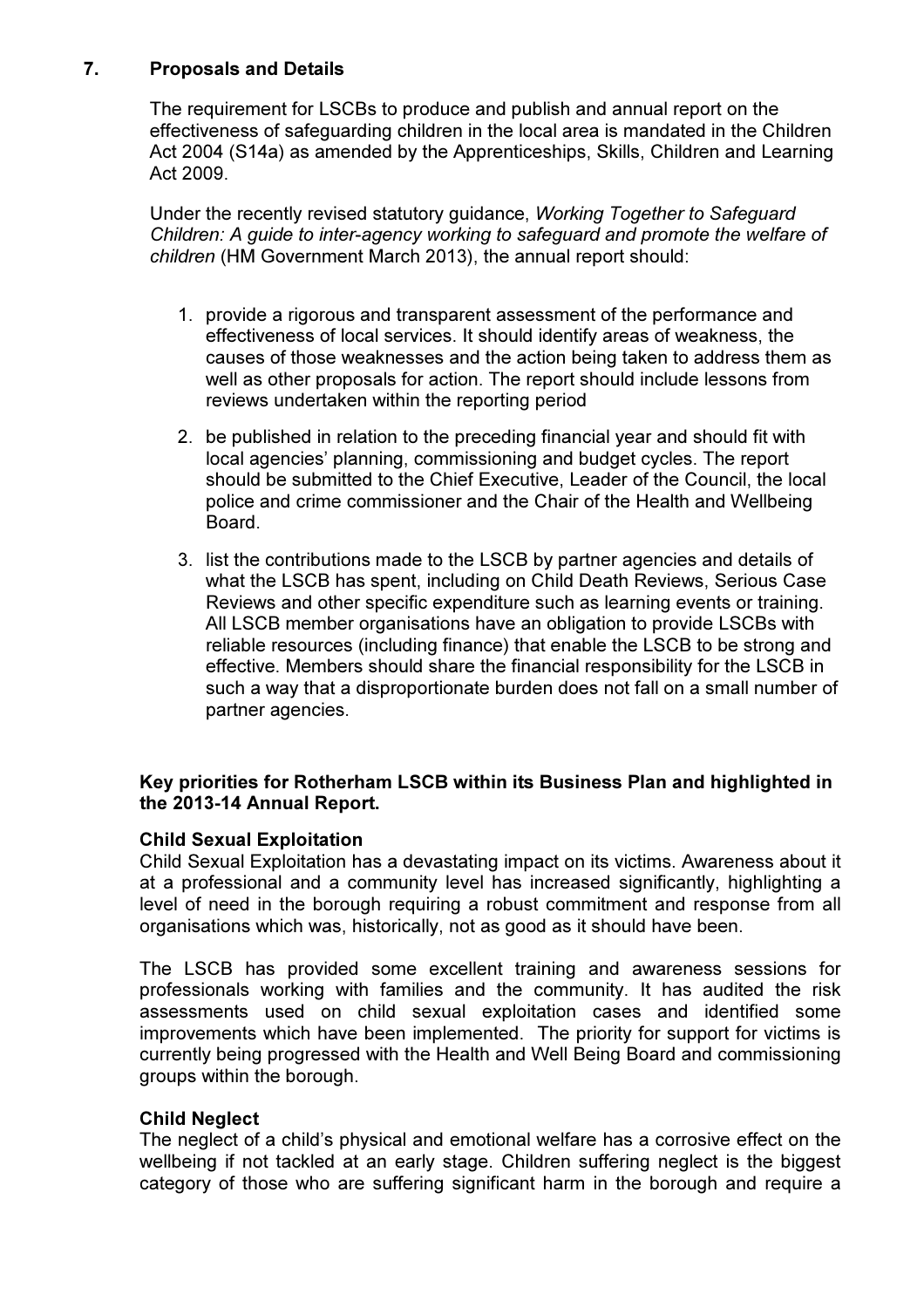Child Protection Plan. Neglect is a multi-faceted issue and requires effective multiagency working.

In 2013 the LSCB undertook a review of cases where children had been seriously neglected. The review, the key findings of which were briefly outlined in last year's RLSCB annual report, highlighted the importance of identifying neglect early , utilising assessment tools designed to assist in identifying neglect and in assertive interventions with the aim of addressing the factors underpinning the neglectful parenting.

The challenge to all agencies working with children and families is to ensure the review's lessons are implemented. To this end, the RLSCB disseminated the review's key lessons through presentations at a range of high level strategic interagency meetings, including the Improvement Panel.

## Domestic Abuse

The impact on children of living in a household with Domestic Abuse affects all aspects of their wellbeing. There is a high correlation between the children who are subject to a Child Protection Plan and the presence of Domestic Abuse in the family. Often this is in combination with mental health and substance misuse issues.

In 2013 the Council's Improving Lives Select Commission Scrutiny Review of Domestic Abuse was completed. The focus of the review recommendations was to develop more integrated domestic abuse service provision that had clear protocols and pathways for all risk levels that were understood by every partner agency. It was also recommended that domestic abuse should be more integrated at a strategic level so that other work streams were addressing the impact it has on victims.

By responding to the review recommendations, Rotherham will be able to;

- Evidence its local compliance with the national Violence Against Women and Girls' agenda
- Evidence that the Domestic Abuse Priority Group (DAPG), on behalf of the Safer Rotherham Partnership (SRP), are proactive in reducing the risk of domestic homicide in line with emerging national best practice that is focused and coordinated
- Enable the actions of agencies to withstand scrutiny in a Serious Case Review or Domestic Homicide Review
- Respond to victims and their families effectively

As part of the service developments the local authority, police and other partners are implementing a Multi-Agency Safeguarding Hub (MASH). As part of the MASH a domestic abuse hub is being developed that will see police officers, social workers, independent domestic violence advocates and other professionals working together to provide an effective and timely response possible to domestic abuse. This will include the use of a Domestic Abuse Risk Assessment Matrix to enable professionals to identify risks, protective factors and the most effective response for individual children and their families.

In March 2013 the definition of domestic abuse was changed to include young people aged 16-18. In 2013-14 there were 13 young people aged 16-17 referred to MARAC in Rotherham. To respond to the change in definition and that this was a previously under recognised and under resourced area of need, the DfE provide funding for a Young Persons Domestic Violence Advocate (YPVA). The model for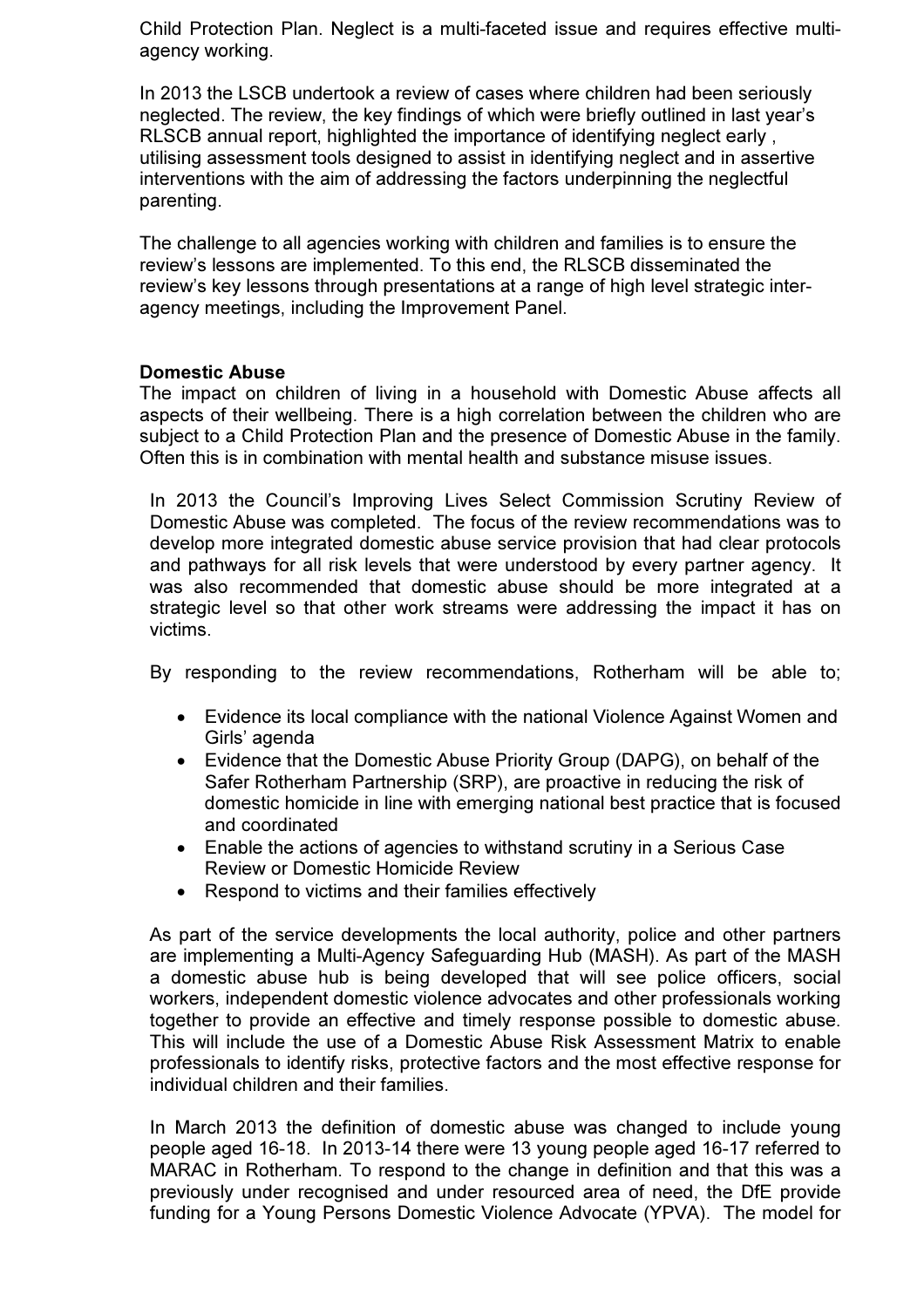this in Rotherham is for the YPVA to have key responsibility for the high risk cases that are referred to MARAC and to provide specialist advice to professionals on cases of under 16's. In 2013-14 there 328 (of 455) case referred to MARAC which encompassed a total of 518 children.

A priority area identified for improvement within the borough is the multi-agency response for children and their parents where there is domestic abuse and the victim has no recourse to public funds. This issue has been shared and awareness raising undertaken with partner agencies through the use of case studies.

## Early Help

The number of children and young people in the borough who are at risk of significant harm, are taken into care or have concerns about them referred more than once is high / increasing. Providing the right help at the right time for children and their families can and does prevent problems from escalating.

In the past 12 months, the Local Authority has developed an early help dashboard to provide the LSCB members and advisors with an overview of activity in the borough. This includes caseload information relating to child/young person/family support provided by, amongst others:

- Children's Centres
- Targeted Family Support Team
- Integrated Youth Support Service
- Learning Support Service

The dashboard also includes information on Family CAF numbers, as well as drawing on regionally agreed indicators for measuring the effectiveness of early help. Rotherham is benchmarking positively in some aspects of Early Help impact measurement (specifically in relation to CIN numbers and statutory assessment volume), whilst in others there is the potential to infer we are being less successful. However, whilst we have a high rate of children on a child protection plan per 10,000 (with an out-turn figure of 70 in 2014, compared to 59.3 in 13), our rate of children per 10,000 who are subject to S.47 investigations is lower than the latest national and stat neighbour average, and whilst this is a significant increase locally on the previous year (up from 89.5 in 2013 to 110 in 2014), it is potentially a positive indicator, reflecting that more children at risk of significant harm are being identified and are receiving a statutory assessment of their wellbeing more quickly and effectively. Similarly, whilst our LAC numbers have increased in 2014 when compared to our 2013 out-turn; we are still below the latest stat neighbour average. This increase could equally evidence that our capacity to move children into care sooner is as a direct consequence of identifying the need t be cared for outside of the family sooner. The LSCB Performance Sub Group have requested more detailed information in future stimulate more in depth analysis of early help effectiveness. The Quality Assurance subgroup receives quarterly reports on the Family CAF QA activity in the borough, and the recently established LSCB multiagency review group will also oversee the audit of early help cases in the next business year.

#### Voice of the Child

Listening to what children and young people say is key to understanding their needs, planning to keep them safe and providing effective services.

The LSCB has listened to what children and young people say through: